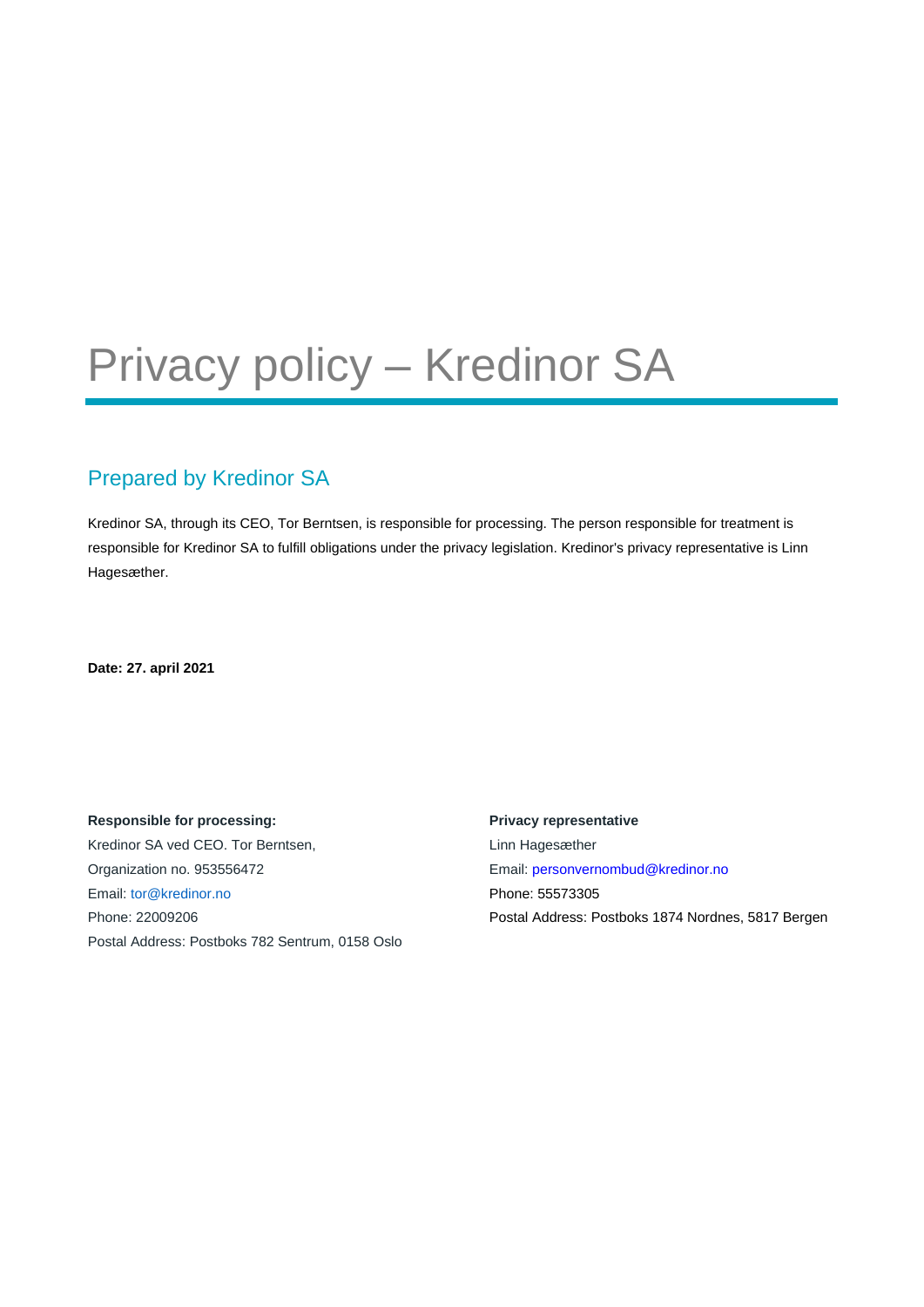# **Contents**

- **1) About our privacy policy**
- **2) Which regulations govern Kredinor's processing of personal data**
- **3) How we process your personal data if you are a debtor/end customer**
	- 3.1 The purpose of the data processing
	- 3.2 What personal data is collected and how it is processed
	- 3.3 Legal basis for data processing
	- 3.4 Disclosure of personal data
	- 3.5 Decisions based on automated processes scoring
	- 3.6 Storage restrictions(deletion)
- **4) How we process personal data about those designated as contacts for creditors/clients/suppliers (deletion)**
	- 4.1 The purpose of the data processing
	- 4.2 What personal data is collected and how it is processed
	- 4.3 Legal basis for data processing
	- 4.4 Suppliers
	- 4.5 Automated decisions
	- 4.6 Storage restrictions (deletion)

#### **5) How we process the personal data of those who use our legal service**

- 5.1 The purpose of the data processing
- 5.2 What personal data is collected and how it is processed
- 5.3 Legal basis for data processing
- 5.4 Disclosure of personal data by the law firm
- 5.5 Automated decisions
- **6)** Storage restrictions (deletion)**What digital footprints do you leave behind when you visit Kredinor.no**
	- 6.1 Cookies
		- 6.2 Digital footprints when you visit "My Page
		- 6.3 Analysis
		- 6.4 Forms kredinor.no
		- 6.5 Processing of personal data in chats
- **7) Will personal data be transferred to a third country?**
	- 7.1 Transfer of personal data to a third country
- **8) What rights do those registered with us have?**
	- 8.1 Right to access
	- 8.2 Right to rectification and restriction
	- 8 3 Right to restricted data processing
	- 8.4 Right to erasure
	- 8.5 Right to withdraw consent
	- 8.6 Right to object to processing
	- 8.7 Right to complain
- **9) Data security**
- **10) Revision of the privacy policy**
- **11) How to contact us if you have questions concerning personal data**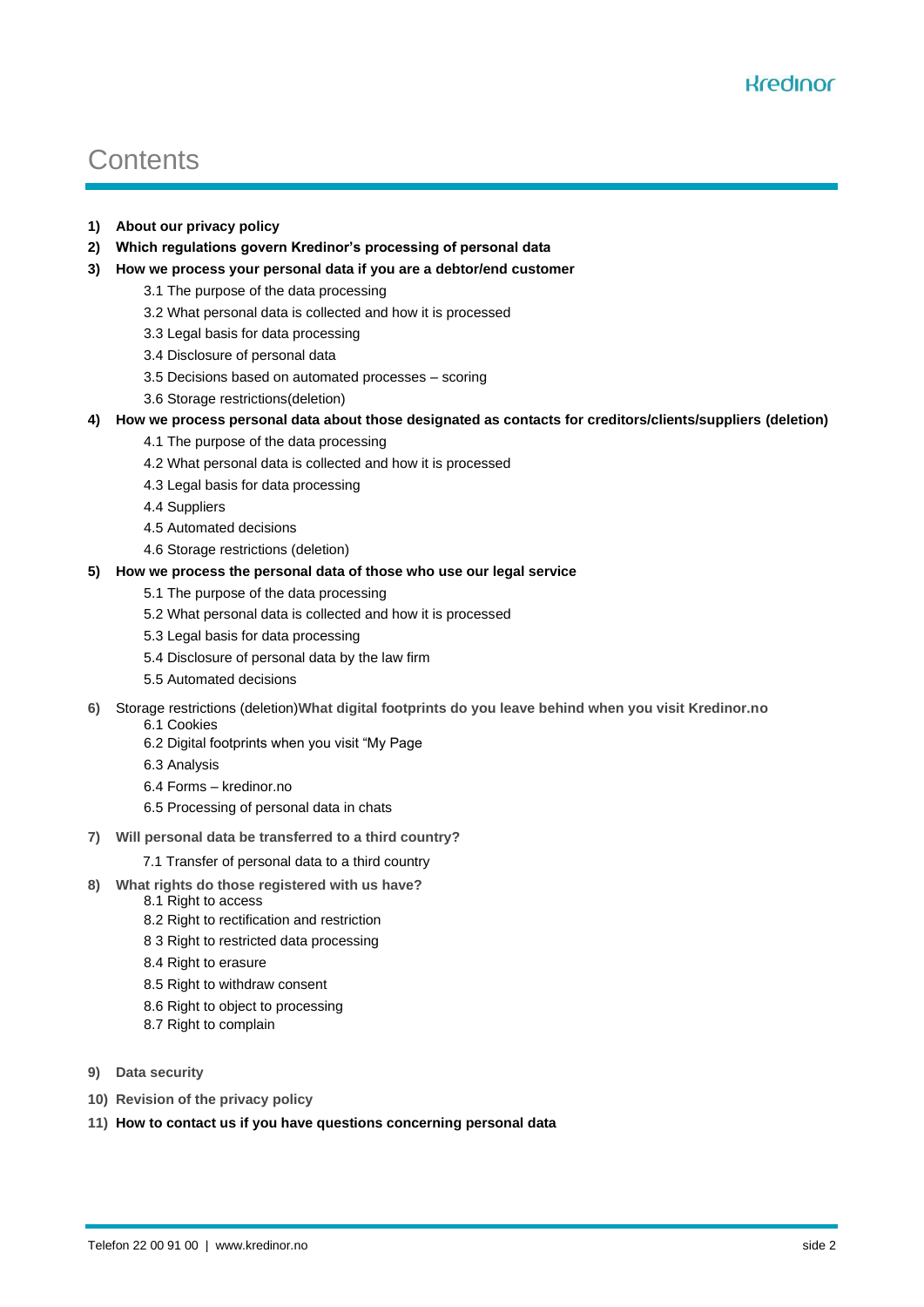# Privacy policy -Kredinor SA

### 1) About our privacy policy

This privacy policy contains information that you are entitled to receive when your personal data is collected and processed. In the following, "personal data" means any information relating to an identified or identifiable natural person (data subject); an identifiable natural person is one who can be identified, directly or indirectly, in particular by reference to an identifier such as a name, an identification number, location data, an online identifier or to one or more factors specific to the physical, physiological, genetic, mental, economic, cultural or social identity of that natural person. Please read this statement carefully as it contains important information about how Kredinor processes your personal data and what rights you have in that regard.

This policy statement explains what personal information is collected about you and for what purpose, how the information is collected and protected, to whom this data is disclosed, and what rights you have if your personal data is registered with us.

Security and confidentiality regarding the processing and storage of your personal data and your financial situation are fundamental to our business. Kredinor has a duty to comply with the rules set out in the EU's General Data Protection Regulation (GDPR) and the Norwegian Personal Data Act with respect to securing personal data, safeguarding your rights, notification of infringements, etc.

Kredinor SA, represented by its CEO, is responsible for the processing of personal data that takes place in our business. In the course of our business, we collect and process personal information. Which personal information is processed and how it is processed depends on the individual's relationship with Kredinor.

Kredinor processes personal information about individuals (debtors) who have a debt that is being collected by us. We also process personal information about individuals designated as points of contact at established and future clients and suppliers, as well as visitors to our website, www.kredinor.no. Personal information about individuals who are party to a case being handled by our legal department, Advokatfellesskapet Bratsberg, is also processed. The processing of personal data in these different relationships is subject to different rules. For this reason, they are described separately in this policy statement, see points 3 to 5 below.

Kredinor also processes personal information about clients' own customers in our invoice and ledger administration (Invoicing services) and through the operation and administration of the payment solution Let's pay. In this relationship, Kredinor is the data processor and processes the information according to instructions from the creditor who is the data controller. Detailed information about this type of processing may be obtained by contacting your creditor.

## 2) Which regulations govern Kredinor's processing of personal data

**Regulations governing Kredinor's processing of personal data**

Kredinor processes personal data about you within the framework of the rules set out in the EU's General Data Protection Regulation (GDPR) and the Norwegian Data Protection Act, the industry standard for the processing of personal data in the Norwegian debt collection industry, as well as other special legal rules on the processing of personal data. An overview of the most important regulations for Kredinor's processing of personal data can be found below.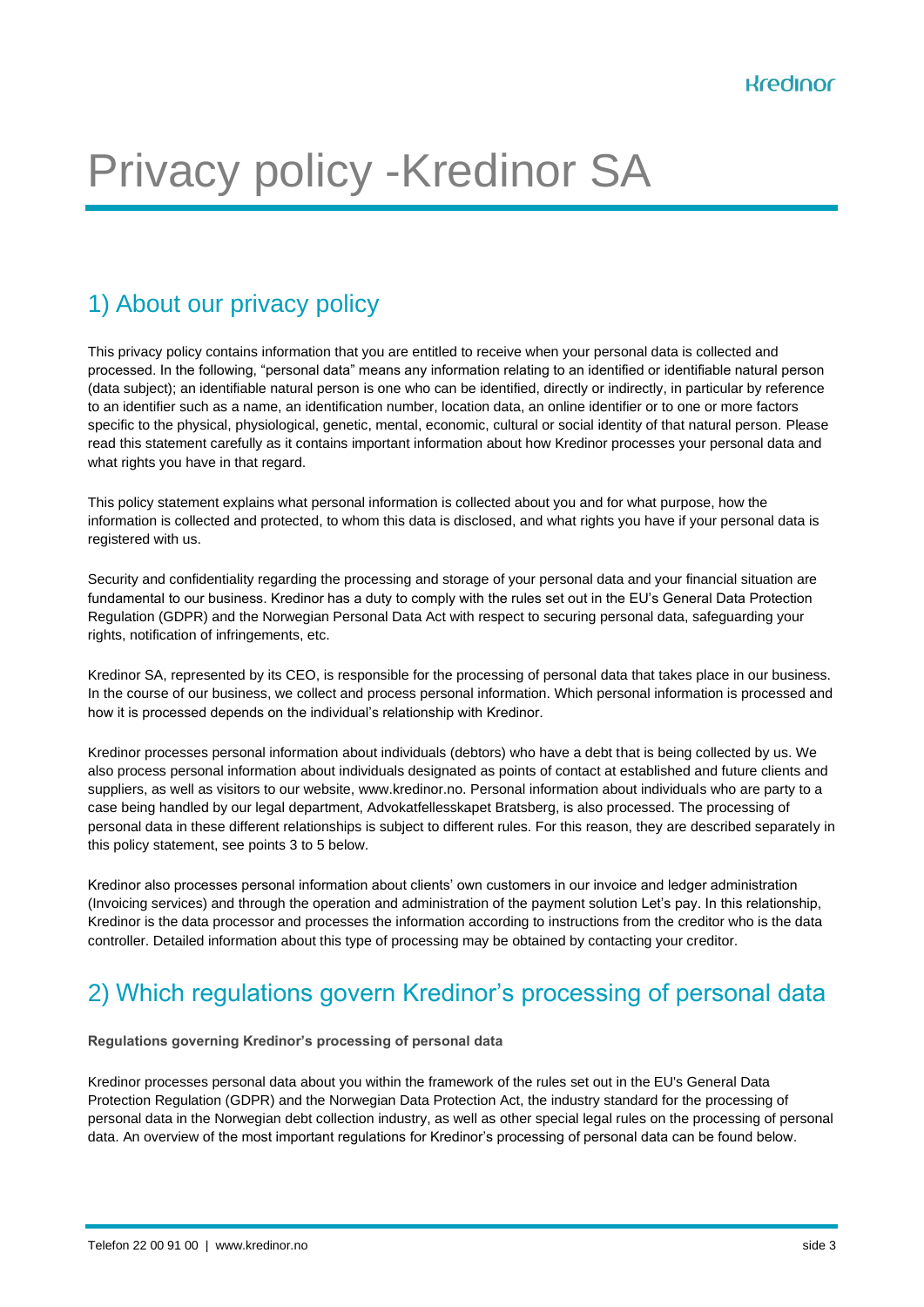- [The EU's General Data Protection Regulation \(GDPR\)](https://lovdata.no/static/NLX3/32016r0679.pdf)
- [The Data Protection Act \(Personopplysningsloven, in English\)](https://lovdata.no/dokument/NL/lov/2018-06-15-38)
- [The Industry standard for the processing of personal data in the Norwegian debt collection industry \(In Norwegian\)](https://kredinor.hubster.no/app/uploads/2021/04/Bransjenorm-for-behandling-av-personopplysninger-i-den-norske-inkassobransjen-av-06.03.2008.pdf)

### 3) How we process your personal data if you are a debtor/end customer

#### **Relationship – individuals who have a debt being collected by Kredinor (debtor/end customer)**

#### **3.1.The purpose of the data processing**

Kredinor collects and processes personal data about you when we initiate debt collection proceedings on behalf of a client. The purpose of Kredinor's claims handling and case processing is primarily to obtain payment or ensure claim protection and customer follow-up should legal action subsequently be required to recover the debt.

Personal data collected for the purpose mentioned above will also be processed in connection with internal control procedures, testing, troubleshooting and maintenance of Kredinor's operating and security systems. The purpose of this processing is to safeguard our statutory duty to meet the security requirements set by the GDPR and to comply with the requirements of the Norwegian ICT Regulations for complete, timely and correct processing as well as the retention of data.

Personal data collected in connection with the recovery of outstanding debts is also used for analytical purposes. Only statistical data deriving from such analyses is disclosed to our clients. Personal data is not disclosed in this regard.

#### **3.2. What personal data is collected and how it is processed**

When registering a debt collection claim, Kredinor receives basic information about you from the creditor, such as your name and contact details, as well as information about the claim we have been commissioned to collect on the creditor's behalf. If the creditor has information about your date of birth or national identity number, we will also receive this. This information is collected to ensure that the claim and all associated actions are addressed to the correct person.

Information about your name and address provided by the creditor is compared against available public sources and Kredinor's own database to ensure you have been correctly identified, as well as to verify, correct, supplement and store the information. We will search for your current address in the Norwegian National Population Register and the Electronic Address Update facility used by the postal service. Your phone number is collected from Bisnode. If your national identity number is not provided by the client, this will be collected from the Norwegian Tax Administration.

Kredinor also collects and processes additional personal data, including various categories of financial information, such as information about your income and assets, as well as credit history. Such information is collected from available public sources and credit rating agencies.

Kredinor also processes personal data received directly from you. This may be information about your life situation, professional status and marital status. In some cases, we will collect other personal data concerning your health or criminal record, for example. Kredinor also processes information about you that we receive from others, such as a bailiff, court of law, the Norwegian Labour and Welfare Administration (NAV), a guardian/conservator, lawyer, debt counsellor, doctor, family member, employer, bank or others who contact Kredinor in connection with your case. Submitting personal information to Kredinor is voluntary.

Pursuant to the data protection regulations, only personal data that is relevant and necessary for a specific purpose may be collected. Kredinor processes only personal data that is necessary for the purpose of payment follow-up and debt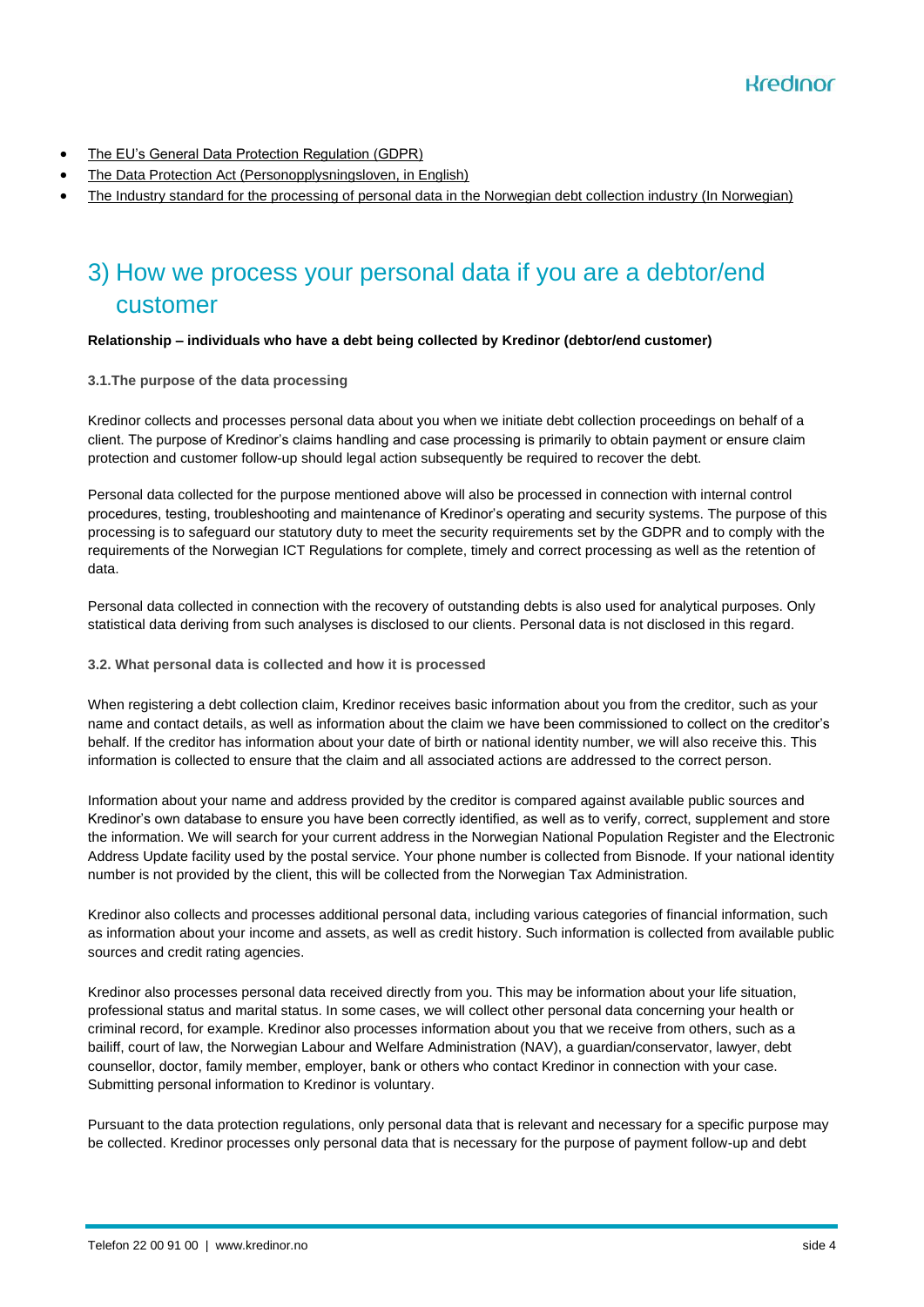collection. The basis for which Kredinor collects and processes your personal data are therefore lawful. Personal data is not processed in a manner that is incompatible with these purposes.

**3.3 Legal basis for data processing** 

The processing of personal data is only lawful when it has a legal basis.

Kredinor's legal entitlement to process personal data in connection with the collection of outstanding claims on behalf of our clients is covered by Article 6(1)(c) of the GDPR, which states that processing must be necessary for the fulfilment of a legal obligation, see Article 6(3)(b). The processing of personal data for this purpose is established in Norwegian law by virtue of the Debt Collection Act.

Thus, debt collection activities are carried out on the basis of an authorization/licence granted by the Financial Supervisory Authority of Norway. Furthermore, the regulations governing debt collection activities, established through circulars from the Ministry of Finance and the supervisory authority, include the processing of personal data such as the debtor's income, assets, debt, expenses, collateral, etc.

The legal basis for processing special categories of personal data is Article 6(1)(c) of the GDPR, see Article 6(3)(b), and Article 9(2)(e), which covers processing relating to personal data which has manifestly been made public by the data subject.

The legal basis for processing personal data about criminal convictions and violations of the law is Article 10 of the GDPR and Section 11 of the Personal Data Act, see Article 6(1)(c) and 6(3)(b).

The legal basis for processing personal data in connection with internal control procedures, testing, troubleshooting and maintenance of the operating and security systems comprising Kredinor's debt collection system is based on Article 6(1)(c) and 6(1)(f) of the GDPR, which provide that processing is lawful if it is necessary to fulfil a legal obligation or safeguard a legitimate interest that weighs heavier than the privacy of the individual.

Kredinor's interest in processing your personal data in such a context is rooted in our statutory duty to meet the security requirements set by the GDPR and the Norwegian ICT Regulations.

The legal basis for processing collected personal data for analytical purposes is the same as for Kredinor's legal entitlement to process your personal data in connection with the collection of debts on behalf of our clients, see above. Analytical material is limited to statistical data and does not contain personal data. Reference is made in this regard to Article 5(1)(b) of the GDPR.

In connection with debt collection proceedings, the processing of your personal data does not require your consent. However, should any subsequent processing be subject to your consent, you may withdraw this at any time.

#### **3.4. Disclosure of personal data**

Access to your personal data is limited primarily to employees of Kredinor in their professional capacity. All our employees have a statutory duty of confidentiality with respect to all matters concerning your case. Any communication with Kredinor SA is subject to the same duty of confidentiality.

We do not disclose personal data to others unless required to do so by law or regulation, disclosure is necessary to fulfil an agreement with the creditor, pursuant to Chapter 5 of the Debt Collection Act, or in connection with extra-judicial and/or legal proceedings. For example, disclosures may be made to judicial authorities, business partners, expert witnesses, employers, the Norwegian Labour and Welfare Service (NAV), social services, debt counsellors, the Norwegian National Population Register, the Norwegian postal service, the Brønnøysund Register Centre, The Norwegian Mapping and Cadastre Authority, yourself, the person appointed as your guardian/conservator or the person you have authorized to represent you. Personal data may also be disclosed to others if this is necessary to protect your rights.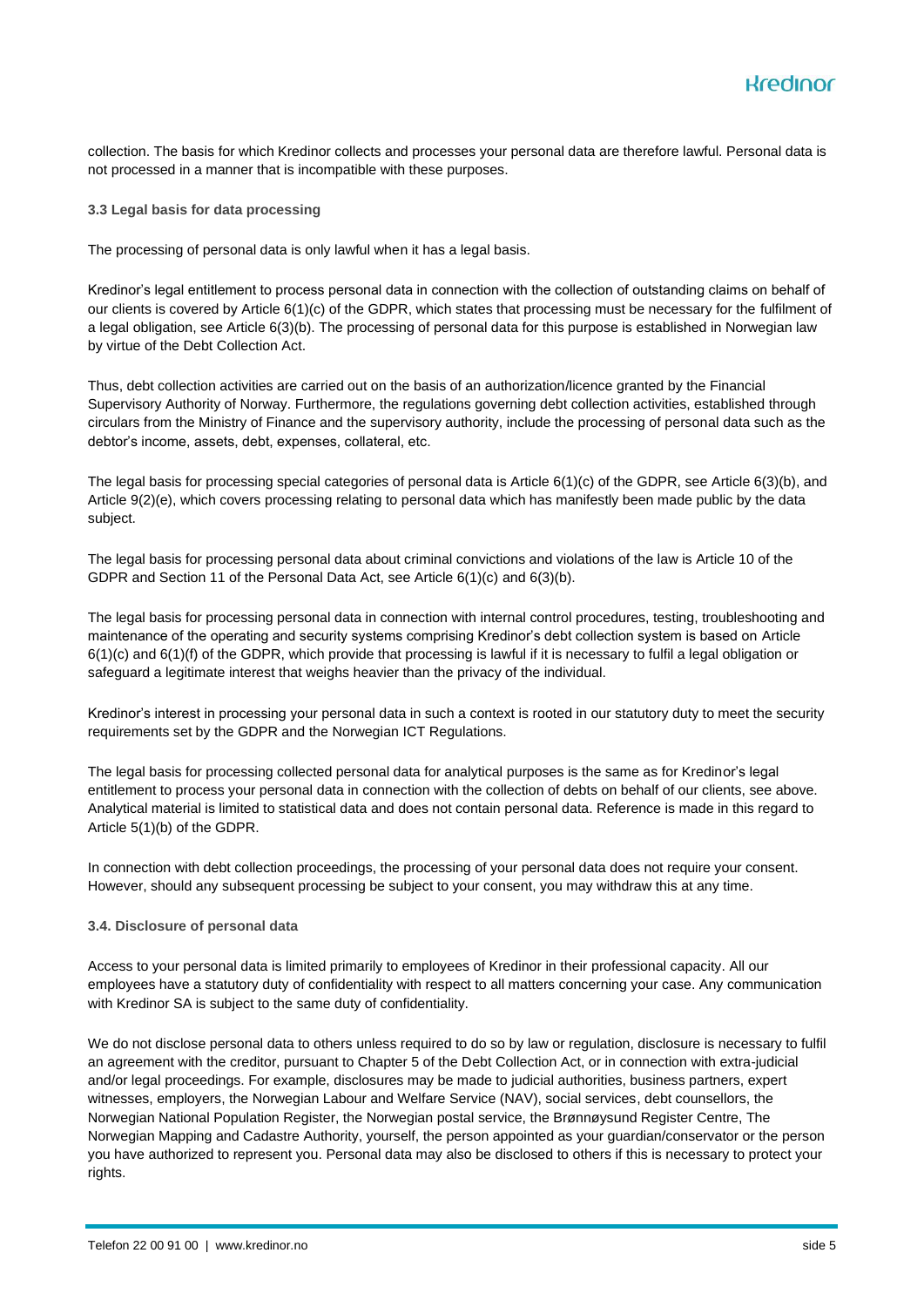When carrying out payment transactions, the personal data necessary to complete the transaction will be disclosed to the recipient's bank, and its assistants where necessary.

If you are resident abroad and the matter is not resolved at Kredinor's request, the case will be sent to our business partner in the country where you live. Personal data necessary to collect the debt in that country will then be disclosed to our partner, who is an independent data controller. In the event that debt collection is sought through public authorities in another country, such as the naming authority or other judicial authority, the necessary personal data will be disclosed to them.

If the debt collection assignment is transferred to a partner located in a third country, necessary measures will be taken to ensure an adequate level of data protection. Reference is made to the section below concerning the transfer of personal data to third countries.

Like other debt collection agencies, Kredinor uses a variety of subcontractors to enable it to provide its services. Our subcontractors are subject to the same obligations with respect to the security of personal data as Kredinor.

#### **3.5. Decisions based on automated processes – scoring**

Kredinor actively uses its own database and credit information to select the appropriate method of securing payment in each case, i.e. we score the case. The score tells us something about the likelihood of a debt collection case being resolved within a given time frame. To arrive at the score, Kredinor uses variables connected to the debtor's ability and willingness to pay.

The score predicts the probability of resolving the individual case on the basis of the total debt collection history across all Kredinor's clients in the past 12 months. The score can be anywhere along a scale from 0–100 per cent, with the choice of payment follow-up method depending on the final score.

The following main variables are included in debt collection scores:

- The size of the claim
- Average age of received claims
- Income and assets from the debtor's tax assessment
- Information about income and assets from the equation
- Average collection time for all claims
- The debtor's share of resolved, unresolved and active claims

The score has no legal effect or impact on you, as it is used to plan and take more precise actions during the follow-up of the claim until payment is received.

#### **3.6. Storage restrictions (deletion)**

Personal data is processed only for as long as is necessary to carry out the specific purpose for which it was collected.

Kredinor follows the rules covering restrictions on the storage of personal data set out in Article 5(1)(e) of the GDPR and the relevant rules in the industry standard for the processing of personal data in the debt collection industry, which has been prepared by the debt collection agencies in cooperation with the Norwegian Data Protection Authority. Pursuant to section 7.7, personal data in a debt collection case is deleted three years after the claim has been paid and the case resolved. Personal data in debt collection cases that have not been paid is deleted one year after the claim's time limit has expired. Personal data relating to claims misdirected by Kredinor or revoked by the client is deleted one year after the case is closed. Kredinor has a system solution which ensures automatic anonymization of personal data related to debt collection cases when the industry standard's mandatory deletion deadline expires.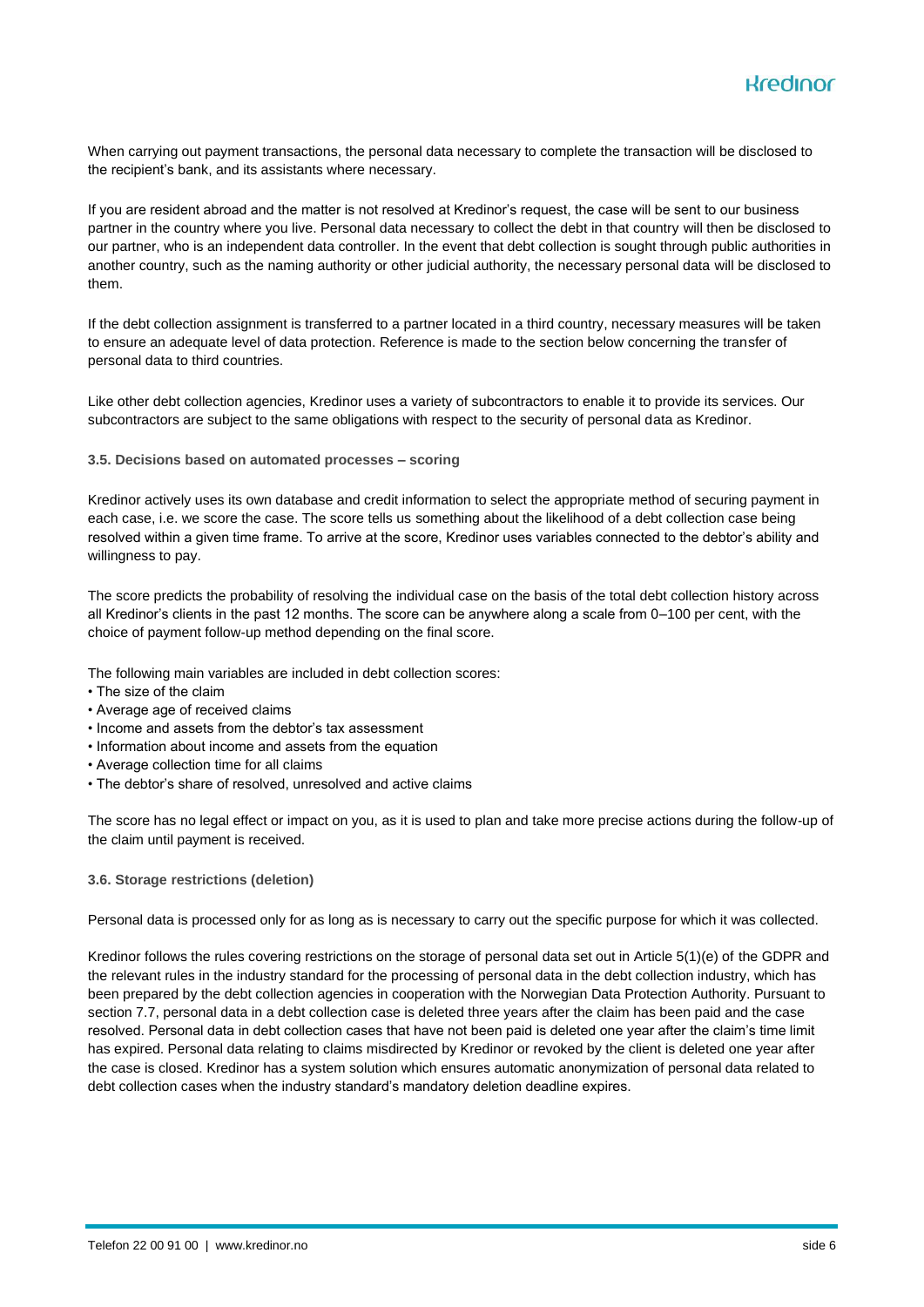## 4) How we process personal data about those designated as contacts for creditors/clients/suppliers

#### Relationship: points of contact with our clients and suppliers

Kredinor collects and processes personal data about you, if you have been designated as a point of contact by a member, client or supplier, as well as a potential client.

#### **4.1. The purpose of the data processing**

Data is processed for the purpose of entering into and managing our contractual relations with the organization you represent. We also process personal data about you for the purpose of organizing courses, conferences or other events arranged by Kredinor which you attend, or to enable you to receive newsletters from Kredinor.

The purpose of collecting and processing personal data about you in your capacity as a point of contact at a potential client is to market our services and engage in other sales-related initiatives.

#### **4.2. What personal data is collected and how it is processed**

When an agreement is entered into with Kredinor, personal data such as your name, e-mail address, phone number, employer and, potentially your job title, are collected and processed to obtain necessary contact details. This information is collected directly from you or from the entity you represent.

Similar information about points of contact with potential clients is obtained from public sources, such as the Brønnøysund Register Centre, the organization's website, gulesider.no. When Kredinor is invited to take part in a tender competition, such personal data is disclosed by the entity requesting the service or deliverable concerned.

#### **4.3. Legal basis for data processing**

Kredinor's lawful entitlement to process your personal data as a representative of a member, client or supplier derives primarily from Article 6(1)(b) of the GDPR, which specifies that such processing must be necessary to fulfil an agreement to which the data subject is party, or because such processing is necessary to fulfil a legal obligation that the data controller has incurred; see also Article 6(1)(c) of the GDPR.

Processing may also be necessary on the grounds of a legitimate interest, see Article 6(1)(f) of the GDPR. Kredinor's clients can consent to receive newsletters and invitations to courses, seminars or other events. Consent constitutes grounds for the processing of personal data necessary to distribute such information, see Article 6(1)(a) of the GDPR. Where consent constitutes grounds for processing, you may withdraw your consent at any time.

Kredinor's legitimate interest in being able to market itself and take steps to sell its services constitutes grounds for the processing of personal data relating to points of contract at potential customers, see Article 6(1)(f) of the GDPR.

If you do not wish your personal data to be registered with Kredinor, you may ask to have it deleted.

#### **4.4. Suppliers**

Kredinor uses a variety of subcontractors to enable it to provide its services. Our subcontractors are subject to the same obligations with respect to the security of personal data as Kredinor.

Kredinor has entered into data processing agreements with subcontractors, and is entitled to perform security audits to ensure that the subcontractor is processing personal data in compliance with the data processing agreement and prevailing data privacy regulations.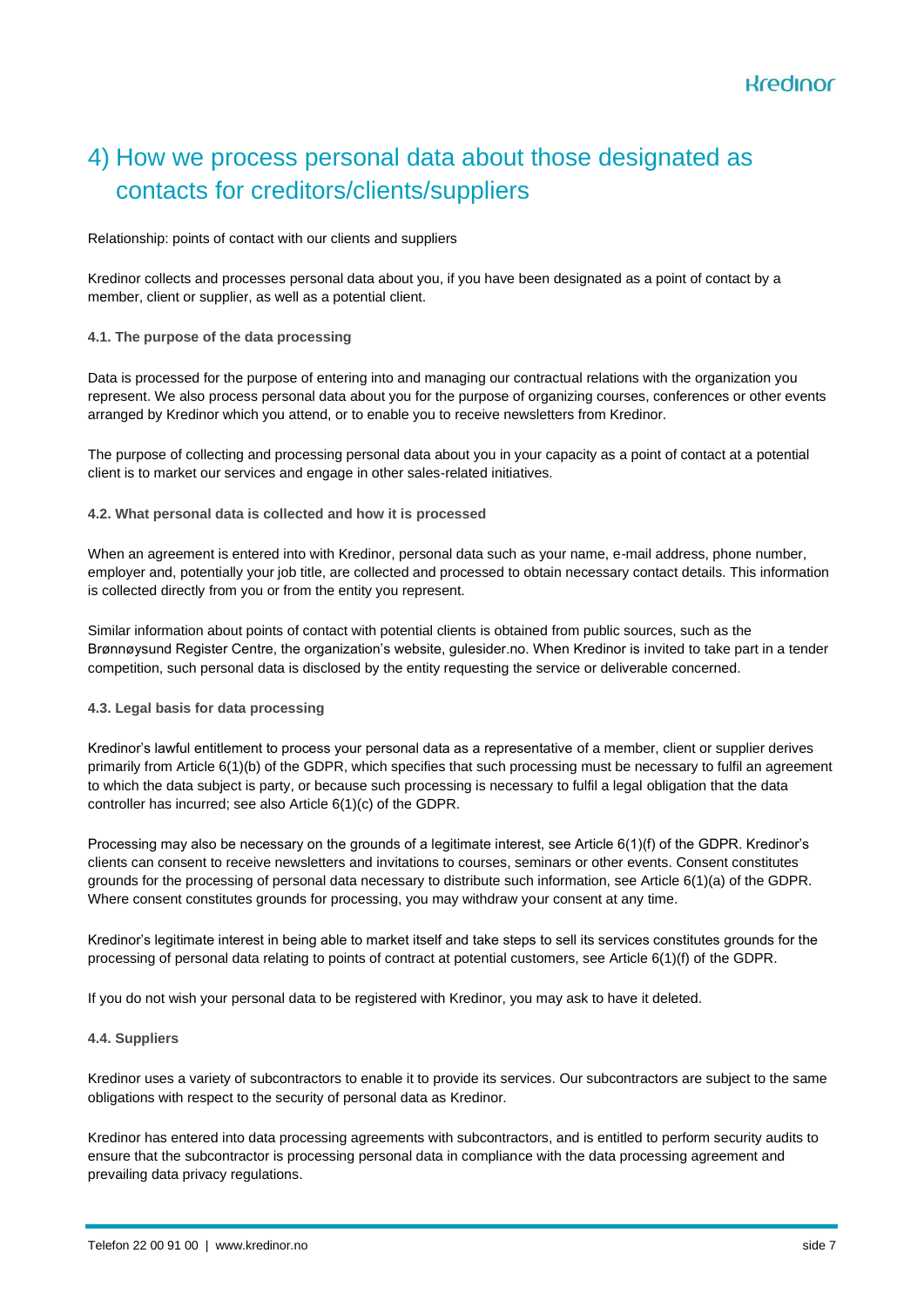Kredinor

#### **4.5. Automated decisions**

We do not use automated decision-making processes when processing personal data about representatives of clients and suppliers.

#### **4.6. Storage restrictions (deletion)**

Personal data about points of contact at clients or suppliers is deleted five years after the business relationship ends, unless there are grounds for processing the data for a longer period.

Personal data about points of contact at potential clients is deleted no more than one year after it was recorded, unless the data subject consents to storage for a longer period. If a formal customer relationship is established, the data will be deleted five years after the customer relationship has ended.

### 5) How we process the personal data of those who use our legal services

Relationship: A party to a case being handled by the law firm Advokatfellesskapet Bratsberg.

Kredinor SA's legal department, the law firm Advokatfellesskapet Bratsberg, provides various legal services. When providing legal services to our clients, we are deemed the data controller.

#### **5.1. The purpose of the data processing**

Personal data is processed by our legal department for the purpose of establishing and managing a customer relationship, case management, collecting information about the opposing party and third parties, billing of legal fees and knowledge management.

#### **5.2. What personal data is collected and how it is processed**

The nature of the information collected and processed varies according to the type of case. We collect only such information as is relevant and necessary to provide the required assistance. When initiating a case, we obtain information concerning your name, address, phone number and e-mail address, as well as other data needed to perform our services. As the case proceeds, further personal data may emerge through case-related queries, correspondence and meetings. In some cases, other categories of personal data may be processed.

We process personal data about our clients, the opposing party in a client's case and any third parties. Personal data is obtained primarily from our clients. In addition, we receive personal data from the opposing side, their legal representatives, judicial bodies or other third parties, through queries and correspondence relating to the case.

#### **5.3. Legal basis for data processing**

Our legal department processes personal data primarily in connection with fulfilment of an agreement with a client. For client management and billing, the legal basis for processing will be Article 6(1)(b) of the GDPR, which specifies that processing is lawful if it is necessary for the fulfilment of an agreement to which the data subject is a party. For business customers, the legal basis for client administration will rest on a legitimate interest, see Article 6(1)(f) of the GDPR.

Lawful grounds for the processing of personal data in ongoing legal proceedings and for our knowledge management activities will be Article 6(1)(f), and will rest on the fact that such processing is necessary for purposes relating to the legitimate interests that are being pursued by the law firm, if such interests are not overridden by the fundamental rights and freedoms of the data subject.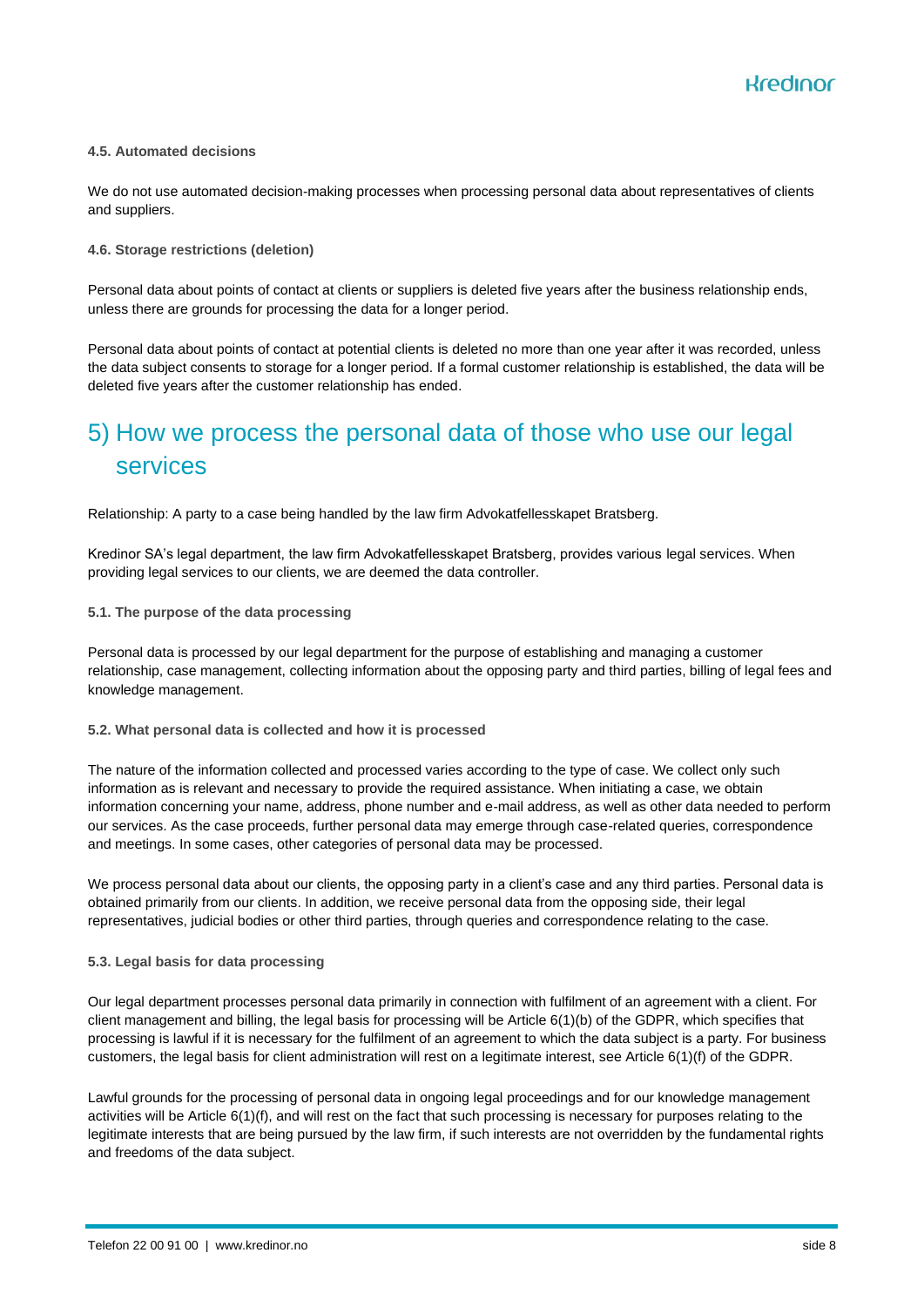Pursuant to Article 9(2)(f) of the GDPR, certain categories of personal data may be processed in connection with actions to determine, assert or defend a legal claim. The processing of data concerning legal judgments and offences will, in this context, be permissible pursuant to Article 10, see Article 11, of the GDPR.

In many circumstances, the law firm is subject to legal obligations that necessitate the processing of personal data, see Article 6(1)(c) of the GDPR. Examples of this include the processing of accounting material, any transactions presuming verification of the client's identity under the Norwegian Money Laundering Act, and the monitoring/follow-up of security incidents relating to our computer systems.

If no other legal grounds exist, or it is uncertain whether other grounds are sufficient for the processing of data, processing pursuant to Article 6(1)(a) will be based on the consent of the data subject.

**5.4. Disclosure of personal data by the law firm**

The law firm Advokatfellesskapet Bratsberg will not disclose your personal data unless there are legal grounds therefor. Such grounds will typically be an agreement with you or a statutory provision that compels us to disclose the information.

In conjunction with a commission to provide legal services, relevant personal data may typically be disclosed to the opposing side and judicial bodies in the form of correspondence and legal filings, in meetings between the parties and in judicial hearings.

Lawyers are subject to a strict duty of confidentiality with respect to privileged disclosures from the client. They are also obligated to keep information confidential, pursuant to the rules governing good legal practice.

Personal data that is processed by the law firm will also be accessible to the system supplier and the IT operations supplier which, in their capacity as data processors, provide services to Kredinor.

#### **5.5. Automated decisions**

We do not use automated decision-making processes to process personal data about parties to cases being handled by the law firm.

#### **5.6. Storage restrictions (deletion)**

Personal data in our client archives is stored for ten years to ensure documentation of how the case has been handled, in the event of any dispute involving or against the law firm.

## 6) What digital footprints do you leave behind when you visit Kredinor.no?

#### **6.1. Cookies**

When using the internet, you leave behind digital footprints which enable others to follow your online activities. Kredinor collects this type of data for the purpose of statistical analysis. We are not interested in your personal online usage, and therefore use this information only as statistics to improve our services. Your personal internet use is covered by a duty of confidentiality and is anonymized.

When you visit Kredinor's website, the following data is recorded:

- Which pages at kredinor.no you visit
- Which web browser you are using
- What screen resolution you are using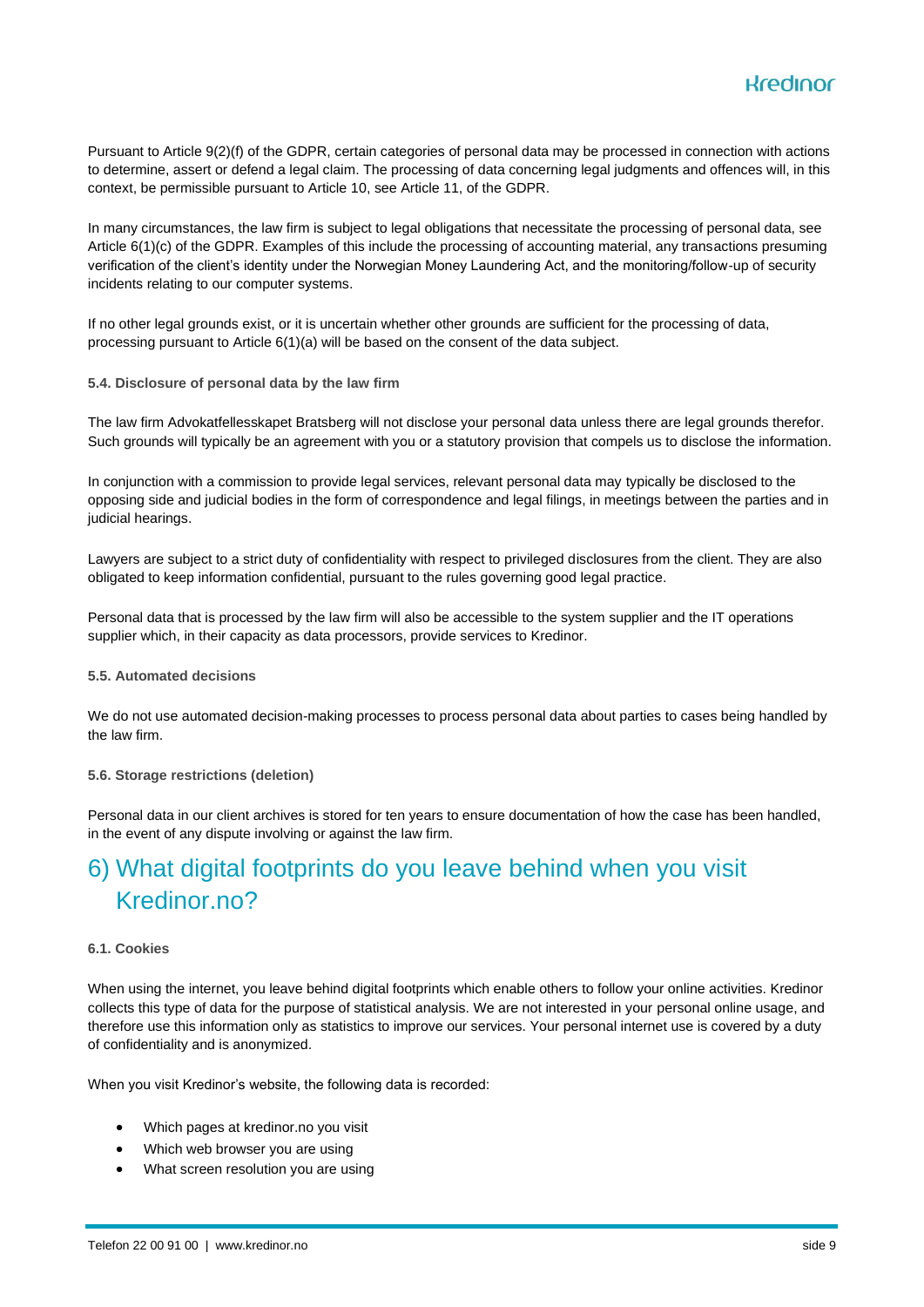- Which operating system you are using
- Which link you used to arrive at our website
- Your IP address
- Which version of Java you are using

To obtain this information, Kredinor makes us of so-called "cookies". A cookie is a small text file that is placed in your web browser's internal memory when you visit kredinor.no. Information about our use of cookies is published on the website kredinor.no. The use of cookies requires your consent. If your web browser is set up to automatically accept cookies, this meets the requirements for consent. However, if you do not wish to accept the use of cookies, you can change the settings in your web browser. There, you can also delete any cookies that have already been installed.

The website kredinor.no uses cookies to create a more user-friendly experience by identifying where the visitor has come from and how they use the site once they have arrived. In some cases, we use IP addresses to log navigation at kredinor.no. None of the cookies can link information about the use of kredinor.no to the user as an individual. Data derived from kredinor.no is processed by Kredinor's marketing department, IT department and those suppliers used for maintenance, development and advertising (only companies, not private individuals) and searches on the website.

#### [Information on how to delete cookies \(in Norwegian –](https://nettvett.no/slik-administrer-du-informasjonskapsler/) try a search for other language).

#### **6.2. Digital footprints when you visit "My Page"**

On the login page, My Page, cookies are used when logging in and to obtain correct data about the logged-in user. My Page requires the user to permit cookies to enable them to access their own information and use services such as making payments and applying for an instalment arrangement. The date of your visits to the My Page facility is also logged. If you communicated with Kredinor via My Page, what you write will be stored until the case is anonymized.

#### **6.3. Analysis**

Kredinor uses the analysis tools [Google Analytics](https://www.google.com/policies/technologies/types/) and [Siteimprove Analytics](https://siteimprove.com/) to map use of kredinor.no by means of the types of cookies indicated in the table below.

| Name of cookie   | <b>Function/purpose</b>                                                                                                                                                                        | <b>Analysis tool/supplier</b> |
|------------------|------------------------------------------------------------------------------------------------------------------------------------------------------------------------------------------------|-------------------------------|
| siteimproves     | Collects data on which pages the user visits on the website.                                                                                                                                   | Siteimprove Analytics         |
| nmstat           | Tracks the user's visits to the website, e.g. statistics on the user's<br>most recent visit to the site.                                                                                       | <b>Siteimprove Analytics</b>  |
| szcookiechoice   | Is used to determine whether the user has accepted the use of<br>cookies or turned them off.                                                                                                   | Siteimprove                   |
| utmz             | Identifies where the user comes from when clicking onto<br>kredinor.no (search engine, keyword, link, advert, etc).                                                                            | Google Analytics              |
| utma             | Notes how many times the user has visited kredinor.no, to determine Google Analytics<br>the number of first-time users and return visitors.                                                    |                               |
| utmb $/$ __utmc  | Tracks the time spent by the user at kredinor.no.                                                                                                                                              | Google Analytics              |
| <b>PHPSESSID</b> | Stores information about a session – one single visit.                                                                                                                                         | <b>PHP</b>                    |
| vlmref / vaid    | Collects data on a unique user session and reports how many<br>unique visitors and sessions we see from various companies, and<br>what pages they look at (not down to the individual person). | Vendemore                     |

Kredinor uses the IP anonymization function in Analytics and Siteimprove. Complete IP addresses are not recorded.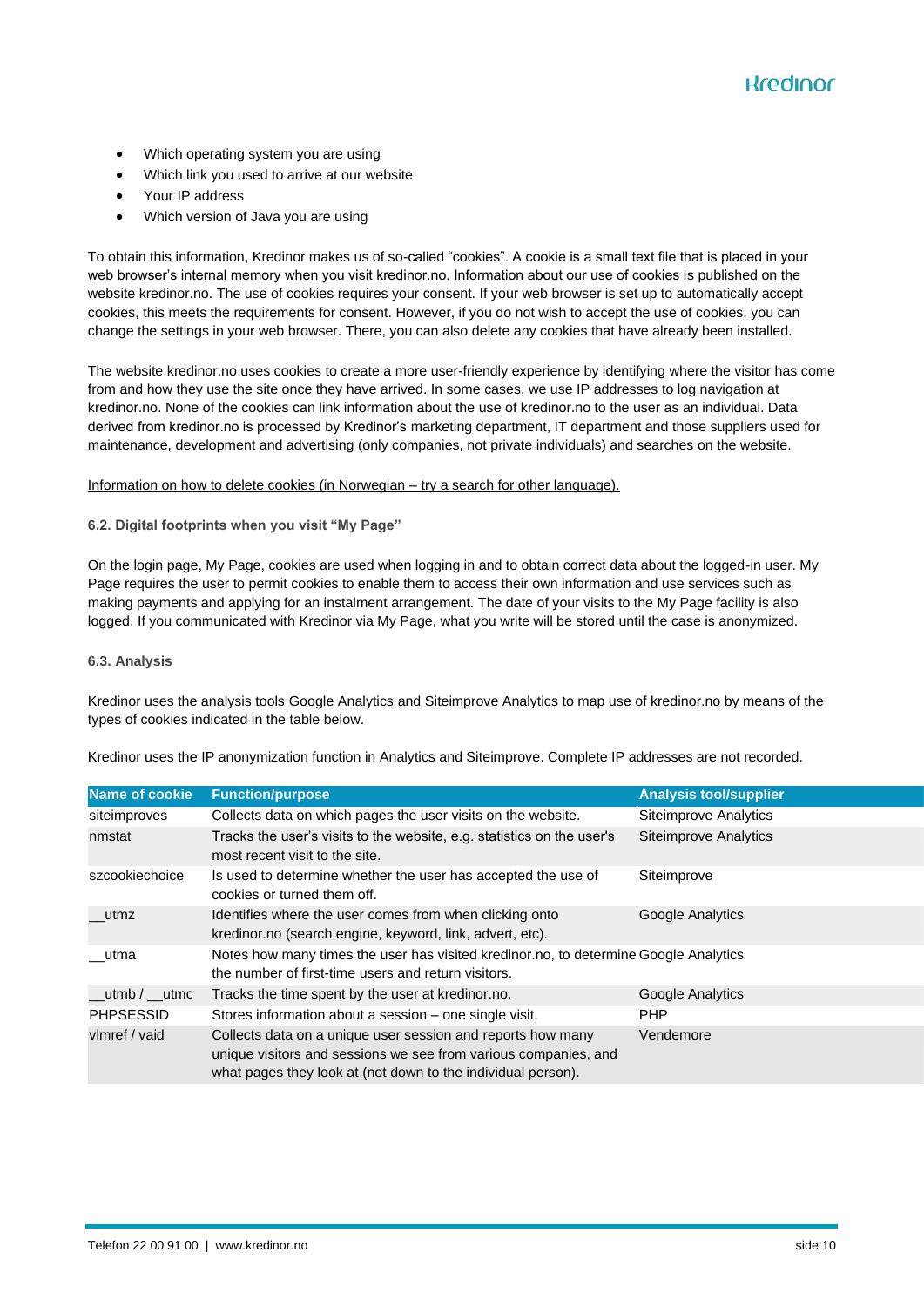#### **6.4. Forms – kredinor.no**

Contact details that are voluntarily provided in forms on kredinor.no are used only to follow up the query. This information is not stored in any cookies.

#### **5. Processing of personal data in chats**

On Kredinor's website, it is possible to put questions to our chat robot Nora. Any personal data entered as part of the chat is processed by Kredinor. The service is access controlled, and access is restricted to people who are responsible for answering queries via the chat function, in addition to Kredinor's point of contact at Boost, which supplies the system used. An automatic delete function has also been installed in the software. This ensures that national identity numbers are immediately anonymized once a message has been written and sent. This means that the NID is not stored or visible in the chat log. The delete function works such that all number combinations containing 7 digits or more are automatically deleted.

### 7) Will personal data be transferred to a third country?

#### **7.1. Transfer of personal data to a third country**

A third country is any country outside the EU/EEA that has not been approved by the European Commission. The transfer of personal data to third countries must take place in compliance with Article 44 et. seq. of the GDPR.

Kredinor makes use of an IT operations supplier which, in addition to its head office in Norway, has an operations department in a third country. The relationship between the operations supplier and the third-country department is regulated in an EU-approved standard contract, see Article 46(5) of the GDPR.

For the development of Kredinor's IT solutions, Kredinor uses a supplier with a development team in a third country. The relationship between the supplier and the third-country development department is regulated by binding business rules, see Article 46(2)(b) of the GDPR.

Contact Kredinor for further information concerning the implementation of safeguarding measures.

### 8) What rights do those registered with us have?

Anyone is entitled to request basic information about the processing of personal data at Kredinor. This privacy policy contains such basic information.

#### **8.1. Right to access**

If you are registered in one of Kredinor's systems, you are entitled to obtain information about the personal data concerning you we process when Kredinor is the data controller.

With those restrictions following from the GDPR, your right of access to information encompasses the purpose for which we process your personal data, which data we process, who we obtain your personal data from, who we disclose your personal data to, how long we store your personal data, whether your personal data is included in automatic decisionmaking processes, how we protect your personal data, and what rights you have. This privacy policy addresses several of these issues.

If you are the subject of a debt collection claim that we are handling on behalf of a client, you may log in to My Page at kredinor.no/mypage. Here, you can download an access report where you will find information about the personal data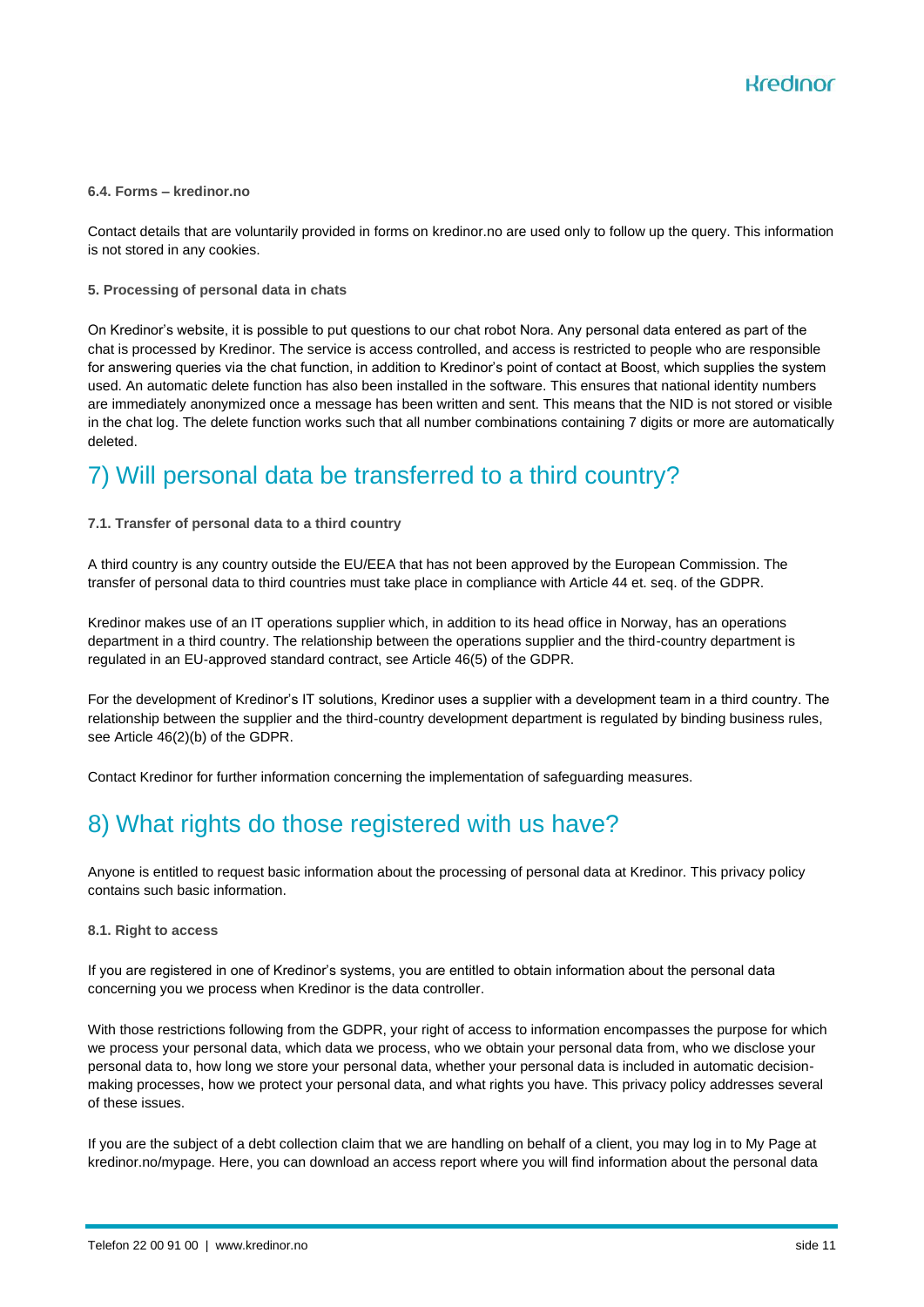

concerning you that Kredinor processes. Select "Personal and credit data" in the menu, and then select "Archive". You will have to log in to My Page using BankID (also BankID for mobile devices). If you do not have BankID, please contact our data protection officer to request access to your personal data. You will find contact details for the data protection officer at the end of this privacy policy.

If your personal data is being processed in connection with one of the other relationships with Kredinor specified above, please contact our data protection officer to gain access to your personal data.

Requests for access to personal data we process in our capacity as data processer should be addressed to the data controller. If Kredinor receives a request for access to personal data that we process at the instructions of a data controller, the request will be forwarded to the data controller, who will respond to your query.

**8.2. Right to rectification and restriction**

You have the right to request that personal data be rectified if it is incomplete or incorrect.

#### **8.3. Right to restricted data processing**

If you contest the accuracy of the personal data that Kredinor processes, if you believe the processing to be unlawful or you consider that the processing is no longer necessary to fulfil the purpose for which it was collected, you are entitled to request that its processing be restricted. The same applies if you have any objections to the processing of your personal data.

#### **8.4. Right to erasure**

You are also entitled to request that your personal data be erased. The right to erasure does not apply if Kredinor needs the data to fulfil the purpose for which it was collected or because its processing is necessary to fulfil a legal obligation or to determine, assert or defend a legal claim.

#### **8.5. Right to withdraw consent**

If the processing of personal data is based on your consent, you may withdraw your consent at any time.

#### **8.6. Right to object to processing**

You are entitled to object to Kredinor's processing of your personal data, unless that processing is necessary to enable Kredinor to safeguard a legitimate interest, which weighs heavier than your privacy.

#### **8.7. Right to complain**

If you believe that Kredinor has not upheld your rights with respect to the Norwegian Data Protection Act, you are entitled to complain to the appropriate supervisory authority. Send your complaint to the Norwegian Data Protection Authority. You will find contact details for the Norwegian Data Protection Authority at www.datatilsynet.no.

### 9) Data security

#### **About data security**

Security and confidentiality concerning the processing and storage of your personal data and financial situation are fundamental to our business activities. In addition to our privacy policy and practice, we use a number of security mechanisms to protect your personal data and cases concerning you from unauthorized or unlawful processing and from inadvertent loss, damage or destruction. Some of our security measures are listed below: